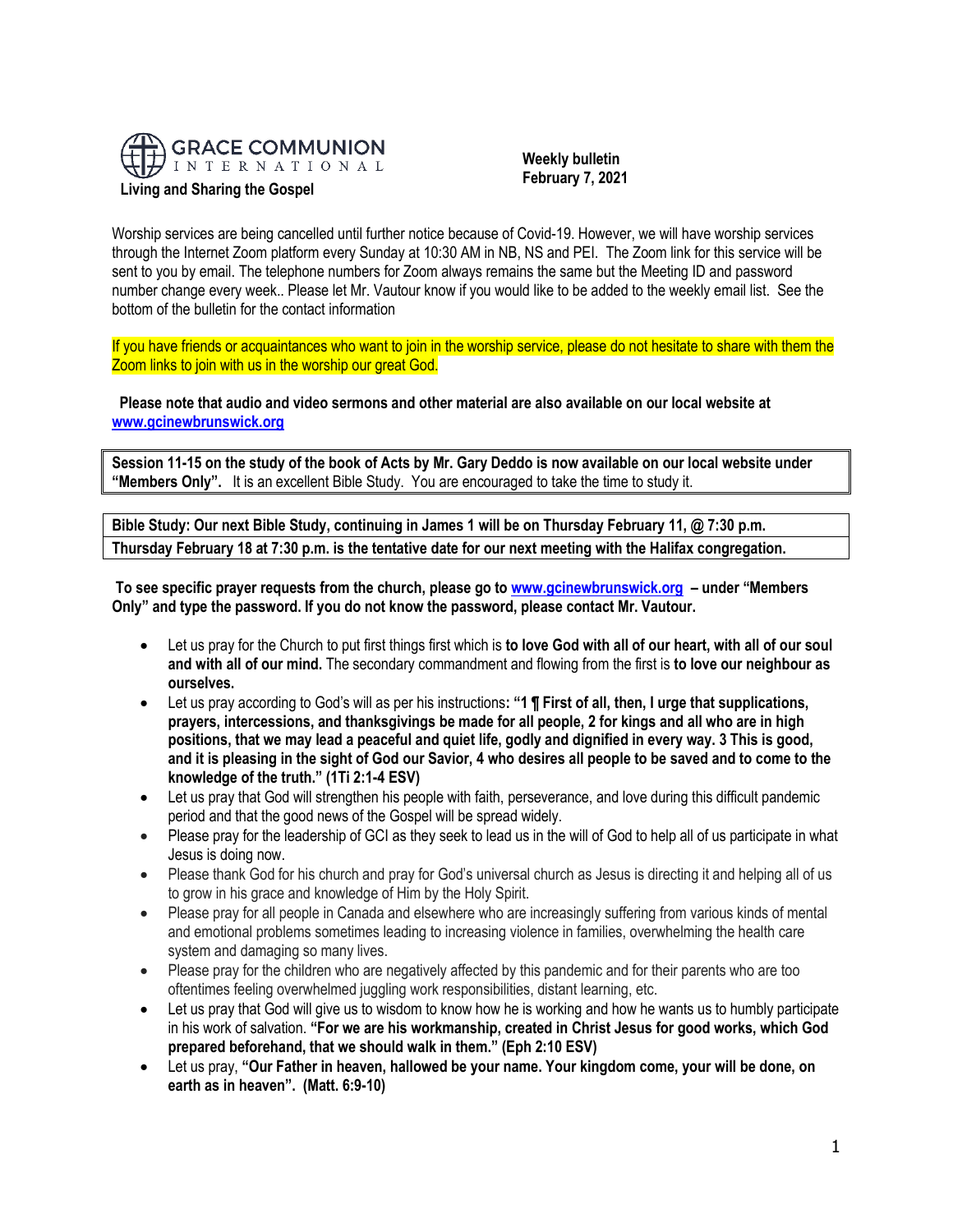**Offerings:** (Paraphrase of some information given by Mr. Hall, GCI Canadian Director): Just a reminder that any donations we receive via either Credit Card or Canada Helps are subject to about a 3-3.5% fee which means any donations we receive for your congregation, are reduced by that amount. Direct Debit (Pre-authorized Payment) or E-Transfers have much lower transaction fees, that we do not back charge to the local congregation. (Cheques do not have a transaction fee). A person can send E-transfers to [khorwood@gcicanada.ca](mailto:khorwood@gcicanada.ca) if their bank uses INTERACT. In the subject or message line, write the name of your church and your member number. If your bank permits, you can also write your name and address. If you do not know your member number, please write to Mr. Vautour at the email address below. You can send your offering directly to the following address: **Grace Communion International- Canada, Suite 203A, 2121 Airport Dr., Saskatoon, SK 7SL 6W5.** If you prefer, you can also call **1-306-653-2705.**  *You can also donate via phone using a credit card, or via Canada Helps using the donate button on our website* **at <https://www.canadahelps.org/en/dn/7735> .** *We will credit all donations received via Canada Helps to a member's local congregation, if we can identify where they attend."*

**T4 FYI** *some may ask about donations they gave via Canada Helps. As a registered Canada Helps issues tax receipts for donations to the church given through their portal. (From Mr. Bill Hall, Canadian Director Feb. 6, 2021)*

# **An Easter Preparation Challenge**

February 1, 2021(gci.org)



Rick Shallenberger *In a world full of social and political division, we are not called to take* **<b>***In a world full of social and political division, we are not called to take sides and thus be part of the division. Easter Preparation season reminds us we are called to be centered in Jesus and to point others to him.*

> The Easter Preparation message is simple—Jesus saves. Social justice doesn't save, political affiliation doesn't save, leaders don't save, pastors don't save—only Jesus saves. It isn't that we should not pay attention to these other things, and we are not saying these

other things are not important, but the noise and polarization should not cloud out Jesus and become our new center of focus. Easter Preparation is a time for recentering on Jesus—who he is, what he did, what he is doing, and what he is going to do.

Let's be honest. During the past year Facebook and other social media platforms have been the medium for many well-meaning Christians to share their opinions about all kinds of topics in our hope to influence people to a particular way of thinking. I've seen well-meaning Christians write about every conspiracy theory imaginable. I can read why masks are good, and why they have no value and are just another means to control the population. I can read about the blessing of a Covid vaccine, and why the vaccine is a means by a corrupt few to change our DNA. I can read political posts that range from why our previous U.S. president was God's chosen to how pastors should apologize for even encouraging people to pray for him, to how our new president is now the answer to our nation's troubles.

What breaks my heart is how easy it is for Christians (myself included) to fall into the trap of thinking the issues in the world are more important than preaching about Christ and him crucified. Yes, I include myself because I admit I've read more of these posts than I should, I've commented on more than I should, and I've not taken advantage of opportunities to stand up for Jesus. This includes standing for Jesus when I see the name of Jesus used to justify wrong behavior or mistreating others.

Standing up for Jesus in the midst of all the political and social angst is not a popular stand. I even read posts criticizing Christians for praying, rather than protesting. Isn't prayer our go to? Shouldn't prayer and asking God to lead us be the foundation of our participation with Father, Son and Spirit? Shouldn't we be praying in the midst of standing for what Jesus stands for? I recently read Dr. Martin Luther King, Jr's "Letter from a Birmingham Jail" and was moved once again at his conviction to stand for what Jesus stood for—equality for all, and always under the umbrella of nonviolence.

Here are a few observations about Jesus that might help us in this season to prepare for Easter.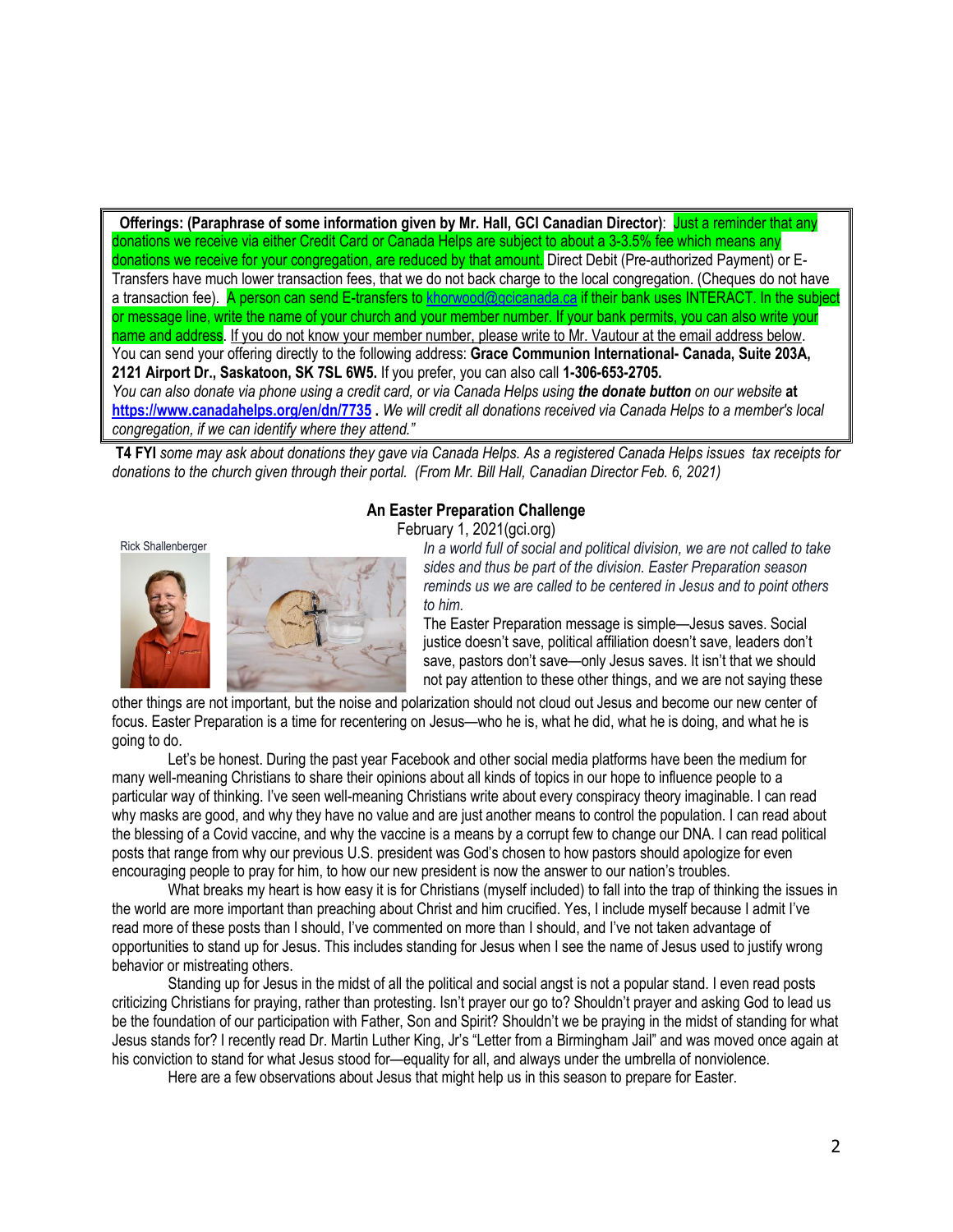**Jesus was passionate for God and for people**, not for society, politics or our own interpretation of justice. I can't help but think of what Jesus did when he saw the temple—the house of God—being used for things other than developing a relationship with God. He held nothing back when he saw offenses toward God. He went in the temple and turned over the tables of the money changers, reminding all who would hear that the temple was to be called a house of prayer. Healthy churches are houses of prayer—a place free from political or social division and rancor. We are passionate for all of God's people and we stand up and let others know this—regardless of how others judge us or even persecute us.

**Jesus lived in the world but did not involve himself with the divisions, causes and social systems of the world**. In contrast, he taught people about God's social system, which includes loving and accepting all others. His primary message about the kingdom was telling the Jews that Gentile lives matter too. He suffered the consequences of bringing a message of light to a darkened world—it killed him. Healthy churches are cross-generational and cross-cultural havens of acceptance for all—where all are accepted, loved, included and treated as brothers and sisters of Jesus. In a healthy church we stand up when we see others persecuted against or not treated as equals. When differences occur, we acknowledge that godly men and women can have different opinions, and we listen to each other and learn from each other in a spirit of love.

**Jesus came as a Prince of Peace.** The Jews wanted him to overthrow Roman rule, but he told them to pay taxes. They wanted a king on a white horse, but he rode a donkey. They wanted a change in their government and their systems, but he taught a change of heart. Healthy churches are houses of peace, where our central focus is on Jesus and on how we can share his love and his life with others. We are peacemakers because the Prince of Peace lives in us. This doesn't mean apathy; it means we stand for the peace of all. When others are being mistreated, we stand for them—again, even if it means we suffer the consequences.

What is the Easter Preparation challenge? To stand for Jesus.

To acknowledge what is going on in current events, and to remind our churches that what we preach is Jesus and him crucified (**[1 Corinthians 1:23-24;](https://biblia.com/bible/niv/1%20Cor%201.23-24) [2:2](https://biblia.com/bible/niv/1%20Corinthians%202.2)**). This means we preach the gospel of the kingdom of God and the message that all are forgiven, loved, equal, and included.

To preach that the social injustices we see are the result of people not putting their trust and faith in Jesus and preaching that the difference we make is by loving people as Jesus did (**[John 13:34-35](https://biblia.com/bible/niv/John%2013.34-35)**). This goes beyond just preaching—it means standing for those Jesus stood for, and died for.

To remind our churches to be hospitals for sinners, and to remind all that within the walls of the church there is no Jew or Gentile, male or female, slave or free, Republican or Democrat. All are the beloved children of the Father (**Galatians 3:28**).

To center and recenter everything we do as a church around the gospel of Christ. To acknowledge he is the center of all things and it is in him we live and move and have our being (**[Acts 17:28](https://biblia.com/bible/niv/Acts%2017.28)**).

We were chosen to represent Jesus only (**[Ephesians 1:11](https://biblia.com/bible/niv/Eph%201.11)**).

May we use this season of Easter Preparation to stand for Jesus. Accepting the challenge to recenter, Rick Shallenberger

### $\_$  ,  $\_$  ,  $\_$  ,  $\_$  ,  $\_$  ,  $\_$  ,  $\_$  ,  $\_$  ,  $\_$  ,  $\_$  ,  $\_$  ,  $\_$  ,  $\_$  ,  $\_$  ,  $\_$  ,  $\_$  ,  $\_$  ,  $\_$  ,  $\_$  ,  $\_$  ,  $\_$  ,  $\_$  ,  $\_$  ,  $\_$  ,  $\_$  ,  $\_$  ,  $\_$  ,  $\_$  ,  $\_$  ,  $\_$  ,  $\_$  ,  $\_$  ,  $\_$  ,  $\_$  ,  $\_$  ,  $\_$  ,  $\_$  , **REVELATION: REVELATION IT'S NO MYSTERY (from gci.org)**

The book of Revelation holds special interest for many Christians. With its strange, many-headed monsters and mystifying symbols, Revelation has provided through the centuries the raw material for a myriad of equally strange and mystifying interpretations and predictions.

From the second century on, every succeeding generation of Christians has had its prophecy pundits who claimed to understand and rightly "interpret" Revelation's symbols as referring to nations and events in their particular day and "proving" that Christ would return in their generation. And all of them were wrong.

Our generation is no different. With a Bible in one hand, newspaper clippings in the other and a wall full of maps behind, our modern pushers of prediction ad-diction use the power of electronic media to give the 1900-year-old message of the book of Revelation a new scramble and generate big dollars in donations to get out their "urgent" message before it's "too late."

But how *should* Revelation be interpreted? To whom was it written and why? What is its real message for Christians today?

### **"What must soon take place"**

Most biblical scholars agree that Revelation was written sometime in the late first century after the sacking of Jerusalem and the destruction of the Jewish Temple (A.D. 70). The intense persecution against Christians in Rome launched by the Roman emperor Nero would have been at least a recent vivid memory for believers, and renewed abuse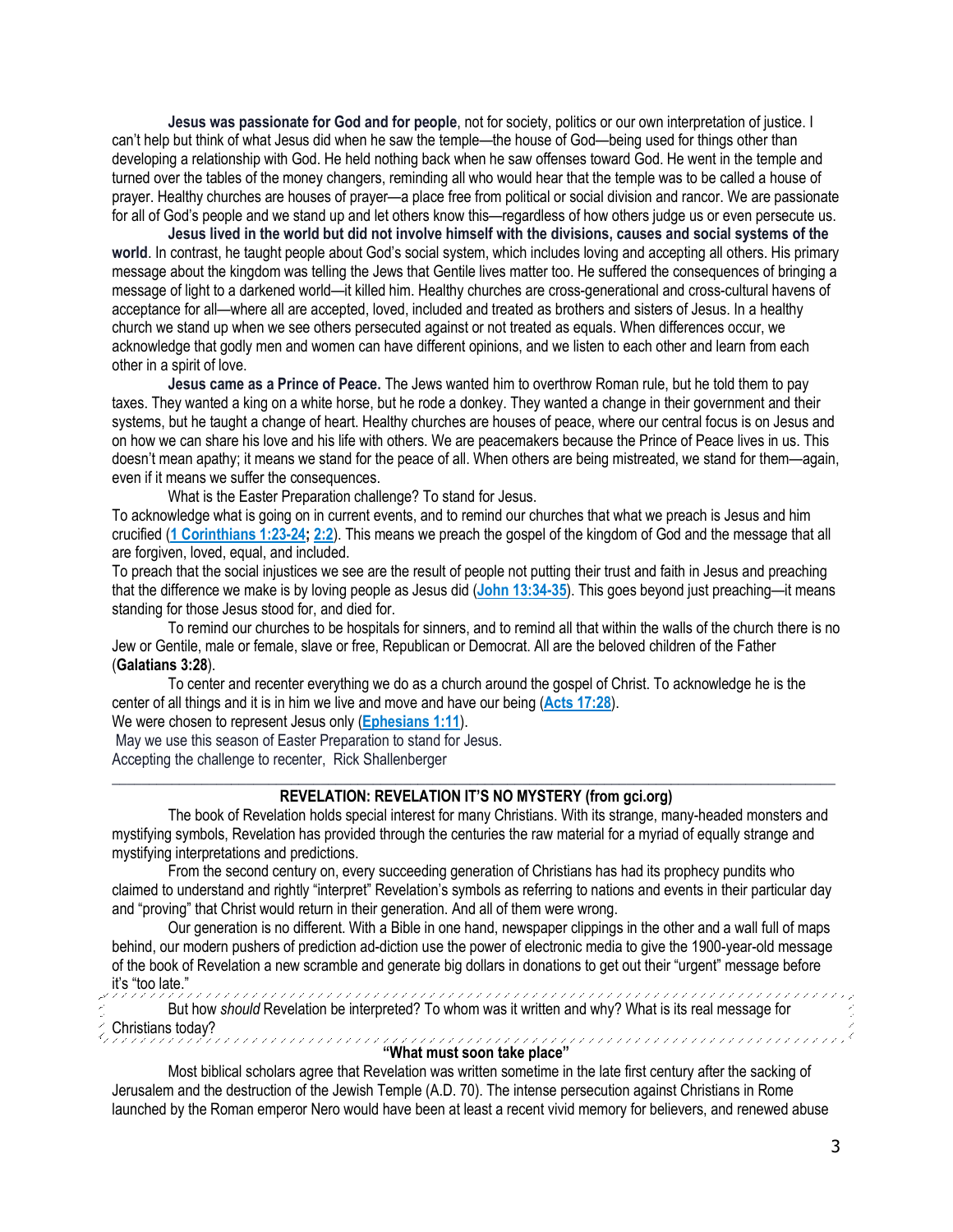by Roman authorities was an ever-present fear. Christian hope was understandably challenged by the stories of Roman Christians being rounded up and imprisoned, butchered, fed to lions in the arena, enslaved, or smeared with tar and burned as human torches on crosses along Roman roadsides.

The author of Revelation describes himself as John, writing as an exile on an island in the Aegean Sea called Patmos, located off the coast of what is today south-western Turkey. His purpose is simple: "…to show his [Jesus'] servants what must soon take place" **[\(Revelation 1:1\)](https://biblia.com/bible/niv/Rev%201.1).** In other words, the author was writing about events of his day, not about the flow of history through the centuries and millennia to come after him.

Apparently, however, it's no fun to believe that Revelation was actually about things that were to take place "soon" after the book was written. Here we are, 19 centuries later, still trying to find ways to interpret it as having been written for our day.

### **Apocalyptic style**

The name of the book of Revelation is taken from its first verse: "The revelation of Jesus Christ." The word *revelation* is translated from the Greek word *apokalypsos,* which means "unveiling" or "revealing."

Another term for the book of Revelation, "The Apocalypse," comes from this Greek word. In modern English, *apocalypse* has come to imply "disaster" or "appalling destruction." Yet the original word simply referred to an unfolding, or opening, of events that, in the case of John's book, were to come to pass in the near future.

John chose to write in a special literary style well known to Jews and early Christians called "apocalyptic." Apocalyptic uses fantastic images and symbols to describe God's judgment and victory over the oppressors of his people and all evil. It was popular during the last two centuries B.C. and the first century A.D. The symbols and figures in apocalyptic writing were not to be taken literally, but were to be understood in the context of the apocalyptic style, similar to the way we might understand the symbolism of a political cartoon today.

The symbols found in Revelation might appear strange to Christians of later centuries, and they have certainly been the subject of great debate and mystery. But John used them because they were understood by the Christians of his day.

Revelation was not a riddle book to enable Christians of future generations to decipher when Jesus would return. It was a book of hope and encouragement to Christians of the first century,

written to assure them that in spite of all evidence to the contrary, Jesus Christ had already won the final victory over all tyrants and tyranny.

Even if the faithful saints must face martyrdom at the hands of the enemies of God, Revelation assures its readers, in time they will be vindicated, raised from the dead in glory and reign with Christ. Therefore, Revelation urges, the faithful should trust Christ, the Lamb of God who takes away the sins of the world, and resist any temptation to give their allegiance to those who stand against him.

### **Message for today**

That message has the same striking force for Christians today. Whatever despots arise, wherever tyranny takes hold, Christians are assured by the message of Revelation that the day of their deliverance and vindication is coming. **"He will wipe every tear from their eyes. There will be no more death or mourning or crying or pain, for the old order of things has passed away" (21:4).**

Jesus has already won the victory over the devil and all forms of devilish oppression. Though the faithful might die at the hands of the wicked, their place with the risen and victorious Lamb of God is assured. Whenever throughout history Christians have faced persecution and oppression, even as many do today in various parts of the world, they have found John's apocalyptic book a source of great faith-building joy.

Revelation is a message of hope to all Christians through every century who find themselves walking through the valley of the shadow of death. Because Jesus reigns, every believer's story, no matter how dismal it might be in the present, will end triumphantly.

**"I saw the Holy City, the new Jerusalem, coming down out of heaven from God, prepared as a bride beautifully dressed for her husband. And I heard a loud voice from the throne saying, 'Now the dwelling of God is with men, and he will live with them. They will be his people, and God himself will be with them and be their God. He will wipe every tear from their eyes. There will be no more death, or mourning or crying or pain, for the old order of things has passed away'" ([Revelation 21:3-4\)](https://biblia.com/bible/niv/Rev%2021.3-4).**

#### **Not so mysterious**

*And I saw a beast coming out of the sea. He had ten horns and seven heads, with ten crowns on his horns, and on each head a blasphemous name. The beast I saw resembled a leopard, but had feet like those of a bear and a mouth like that of a lion. The dragon gave the beast his power and his throne and great authority. One of the*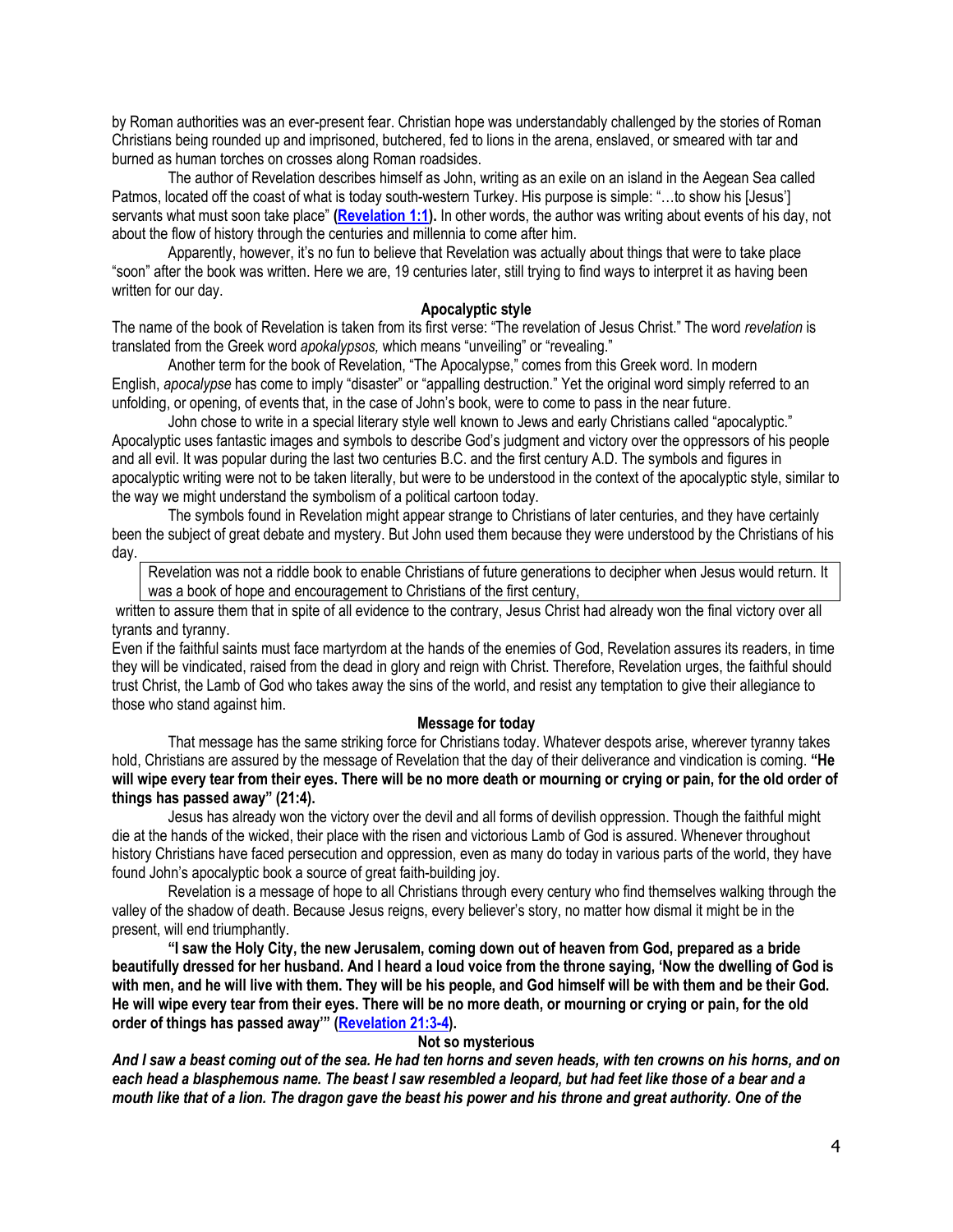## *heads of the beast seemed to have had a fatal wound, but the fatal wound had been healed. The whole world was astonished and followed the beast. [\(Rev. 13:13\)](https://biblia.com/bible/niv/Rev.%2013.13)*

# **What on earth does that mean?**

Many scholars, preachers and religious hobbyists, of course, have been painting the symbolism of Revelation with all sorts of creative interpretations for nearly two thousand years. But it's helpful for us to take note that all these seemingly baffling symbols would have made perfect sense to the people for whom Revelation was originally written. A modern counterpart might be political cartoons, whose exaggerated or even wildly distorted symbols and caricatures make perfect sense to us today.

Political cartoons use stereotyped images. G. R. Beasley-Murray calls the political cartoon "the closest modern parallel" to Revelation's symbols (*Revelation,* The New Century Bible Commentary, p. 17). For example, there is John Bull, who represents the temper of Britain, and Uncle Sam, the spirit of the United States. The lion also represents Britain and the eagle the United States. Two other symbols are the Russian bear and the Chinese dragon.

Often these and other political figures are drawn as caricatures. Says Beasley-Murray, "Frequently the situations depicted are deliberately exaggerated, and even made grotesque, in order that the message may be made plain." The operative word here is plain. That's what the symbols of Revelation were to John's congregations. They were plain, simple and quickly understood. Beasley-Murray explains the point further:



"The symbols by which the contemporary political forces and the spiritual powers of heaven and hell are portrayed [in Revelation] were as traditional as Britannia and the British lion, the Russian bear, and the Chinese dragon…. What to the uninitiated modern reader appears grotesque imagery, spoke with power to John's fellow Christians."

Most people are familiar with George Orwell's *Animal Farm,* in which animals speak. The book itself is a political-social statement about the excesses of political leadership and the subjugation of the weak. We do not think the book bizarre because animals talk in it. We know it is symbolic. We also readily understand the

meaning of Orwell's symbols — and enjoy them. In fact, it was precisely because of the form in which *Animal Farm* was written that has made it a timeless piece of literature.

There are several lessons in this. First, we should not consider Revelation strange or bizarre. To its original readers, the book was easy to understand, extremely interesting and thoroughly meaningful. If we look for the overarching message to all Christians instead of the specific details intended for first-century believers, Revelation can be all those things to us as well.

# **Five keys to unlocking the strange book of Revelation**

- 1. Revelation was written to encourage late first-century Christians in the wake of severe persecution.
- 2. It was written in a special literary style understood by first-century Christians and characterized by fantastic beasts and mystical symbols set in a titanic battle between good and evil.
- 3. Its message is consistent with the rest of Scripture, a declaration of the good news of Jesus Christ and a call for patience in faith as believers await their vindication and glory.
- 4. Its central figure is the slain, risen, victorious Jesus Christ.
- 5. Its central theme is the ultimate salvation of the saints.

# **Thomas Torrance: Apocalypse or Revelation** is the unveiling of history already invaded and conquered by the

Lamb of God. Apocalypse means the unveiling of new creation. At its very heart Revelation means the unveiling of Jesus Christ.

# — *The Apocalypse Today*

**Gordon Fee:** Revelation is a Christian prophecy cast in apocalyptic style and imagery and finally put in letter form, dealing primarily with tribulation (suffering) and salvation for God's people and God's wrath (judgment) on the Roman Empire.

— *How to Read the Bible Book by Book*

**Ben Witherington III:** Indeed if one is a student of the history of the interpretation of Revelation, one recognizes a near 100 percent failure rate when matching up images and events in Revelation with particular historical figures. — *Revelation (New Cambridge Bible Commentary)*

**Craig S. Keener:**John's symbolic language is meant as evocative imagery, to elicit particular responses, rather than as a detailed literal picture of events.

— *The IVP Bible Background Commentary (New Testament)*